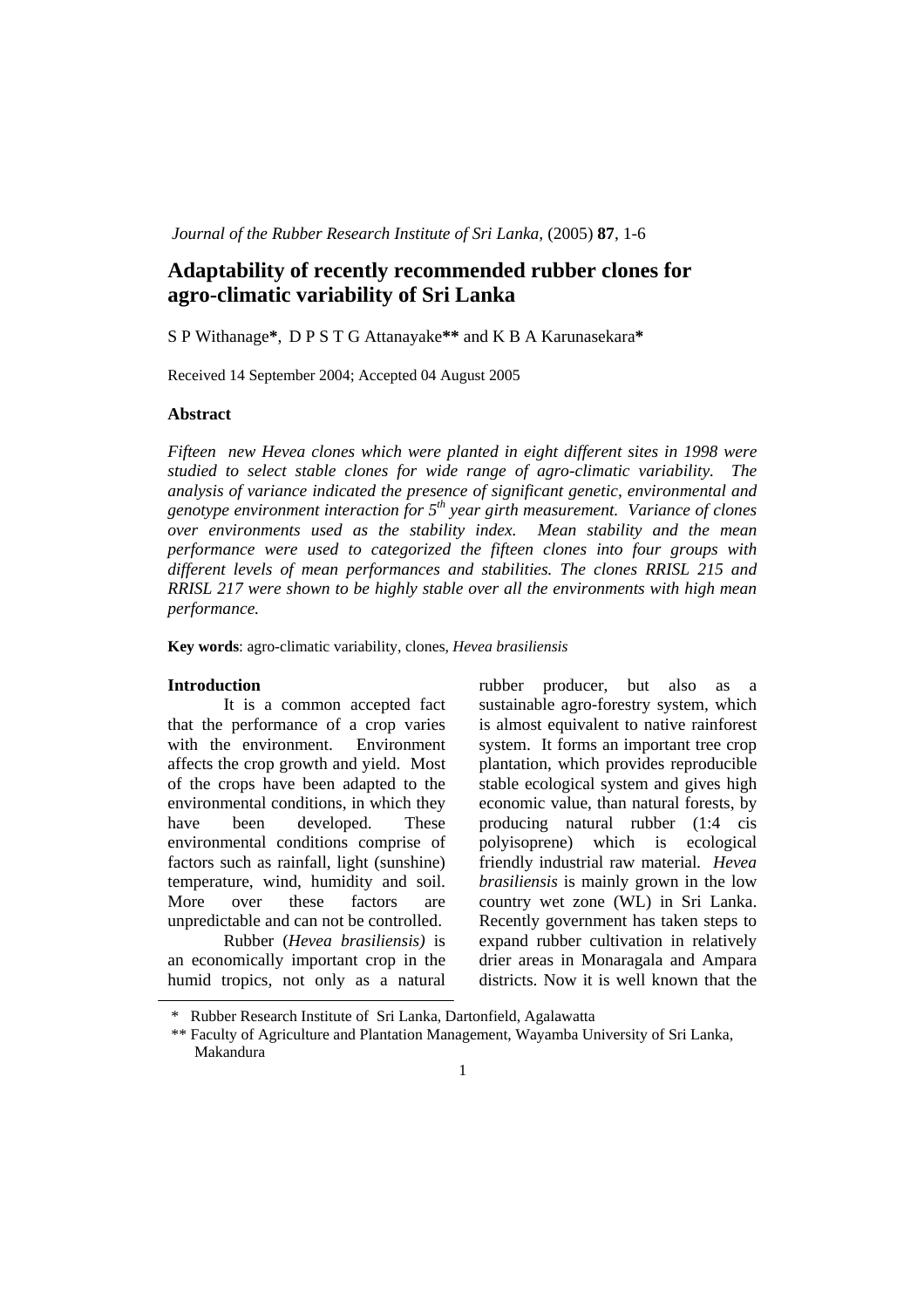climate of the earth is changing. This will make changes in Agro-climatic conditions in Sri Lanka with associated changes in growth and economic performance of rubber. It was reported that Sri Lanka would experience extreme rainfall intensities and warmer temperatures due to this climatic changes and possibility of ten percent increase in the length of dry and wet seasons per year, in the main planting areas (Plantation World – December 2002).

Possible solution to overcome this situation will be to identify, select and recommend environmentally stable clones, which can yield in a wide range of climatic conditions. In addition identification of highly adaptable clones for particular environmental conditions is another approach in maximizing the returns from these rubber plantations in view of the possible changes in agroclimatic conditions resulting from the global climatic change.

# **Materials and Methods**  *Plant material*

For this study Ten RRISL clones Viz. RRISL 201, 205, 206, 210, 215, 217, 218, 219, 220 and RRIC 130 and five foreign clones, RRII 105,RRIM 712, PB 261,GPS1 and HEIKEN- 2 introduced from other rubber growing countries were selected.

# *Experimental location and design*

This experiment has been established in 1998 in eight different climatic regions given below, as a

complete randomized design with 20 single tree plots from each clone per site.

| Site          | <b>Planting</b><br>region | Agro-climatic<br>region and<br>average<br>rainfall (mm) |
|---------------|---------------------------|---------------------------------------------------------|
| Sorana        | Kalutara                  | $WL - 3 > 1525$                                         |
| Muwankanda    | Kurunegala                | $IL - 1 > 1020$                                         |
| Palmgarden    | Ratnapura                 | $W1 - 1 > 2540$                                         |
| Ganepalla     | Awissawella               | $W1 - 1 > 2540$                                         |
| Baddegama     | Galle                     | $W1 - 3 > 1525$                                         |
| <b>Bibile</b> | Monaragala                | $IL - 2 > 1125$                                         |
| Atala         | Kegalle                   | $WL - 2 > 1900$                                         |
| Pelmadulla    | Ratnapura                 | $WL - 2 > 1900$                                         |

## *Data collection and analysis*

Girth measurements commenced at the end of  $5<sup>th</sup>$  year (2003) after planting, at a height of 120 cm from the highest point of the bud-union. Rainfall data were recorded in all sites. Analysis of the data was done by SAS 1990.

The scatter diagram as described by Jayasekera (1983) obtained by plotting the mean performance and stability of clones, was used as the basis for selection for stability and mean performance of the growth of the rubber clones.

# **Results and Discussion**

Mean girth of clones for each experimental site was subjected to statistical analysis, to study the effects of genotypes, environment, and genotype and environment interaction.

The results of the analysis of variance (ANOVA) given in Table 1 showed that the clone differences, site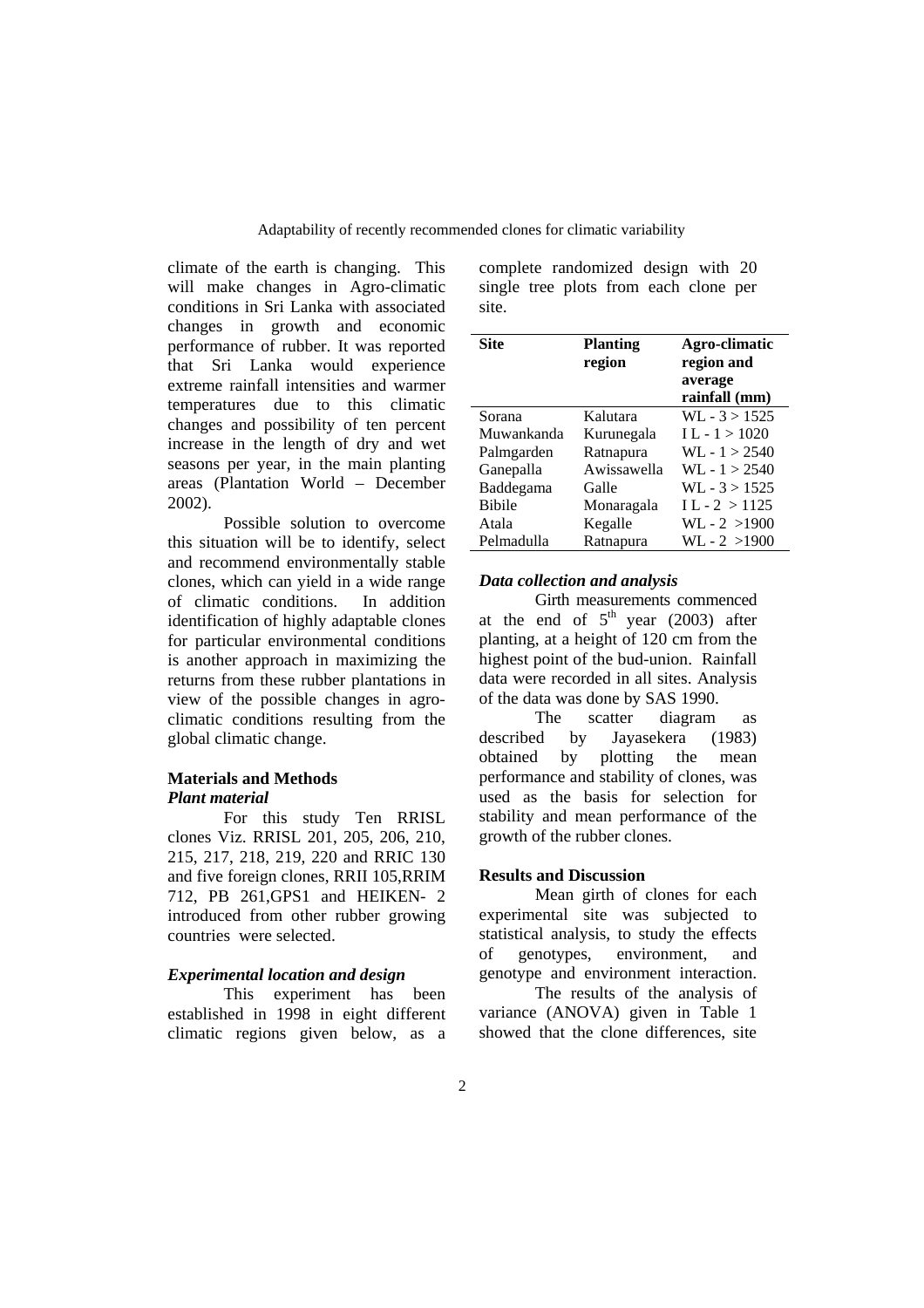#### S P Withanage *et al.*

differences and their interaction components were highly significant for the character under study. The significant differences between clones showed that there were genetic differences among those fifteen clones. Significant differences between sites means indicated that there existed differences between the sites in which clones were tested. The significant interaction component showed that the individual clone behaved differentially in the different environments in which they were tested.

 Genotypes, environmental and genotype and site interaction variance components as a percentage of the total variance were estimated and presented in Table 2.

The genetic and the environment components of the girth were 35.84 and 57.02 percent respectively. The genetic and environment interaction was 7.12 percent and the smallest variance

component of the girth. From the same experiment Ranasinghe *et. al* (2003) has reported genotype, environment and interaction component as 13.53, 85.85, 3.61. Percent respectively. It is seen that the environment component has decreased by 28.83 percent where as compared to 3rd year. Jayasekara *et al* (1994) also have reported the increasing genotype component and decreasing environment component in different *Hevea* clones, at their early growth stage.

The mean performance of all clones in each environment (mean girth over all sites) can be used as a biological measure to characterize the environment (Jayasekera *et. al* 1977). Ganepalla showed the highest site mean (43.386) and Bibile (29.8666) showed the lowest site mean. RRISL 05(42.05) had the highest mean performance value while GPS1 (14.3) had the lowest when clones were averaged over environments (Table 3).

| Item                             | df | <b>Mean square</b> | <b>Significance</b> |
|----------------------------------|----|--------------------|---------------------|
| Clones                           | 14 | 1545.8             | ***                 |
| <b>Sites</b>                     |    | 2226.34            | ***                 |
| Clones $\times$ Site interaction | 98 | 506.74             | ***                 |
|                                  |    | *** $0.1\%$        |                     |

**Table 1**. *Results of the analysis of variance*

**Table 2.** *The percentage contribution of genotype, environment and genotype × environmental interaction components to the total variance* 

| Component                      | Girth $%$ |
|--------------------------------|-----------|
| Genotypic                      | 35.84     |
| Environment                    | 57.02     |
| Genotypic $\times$ Environment | 7.12      |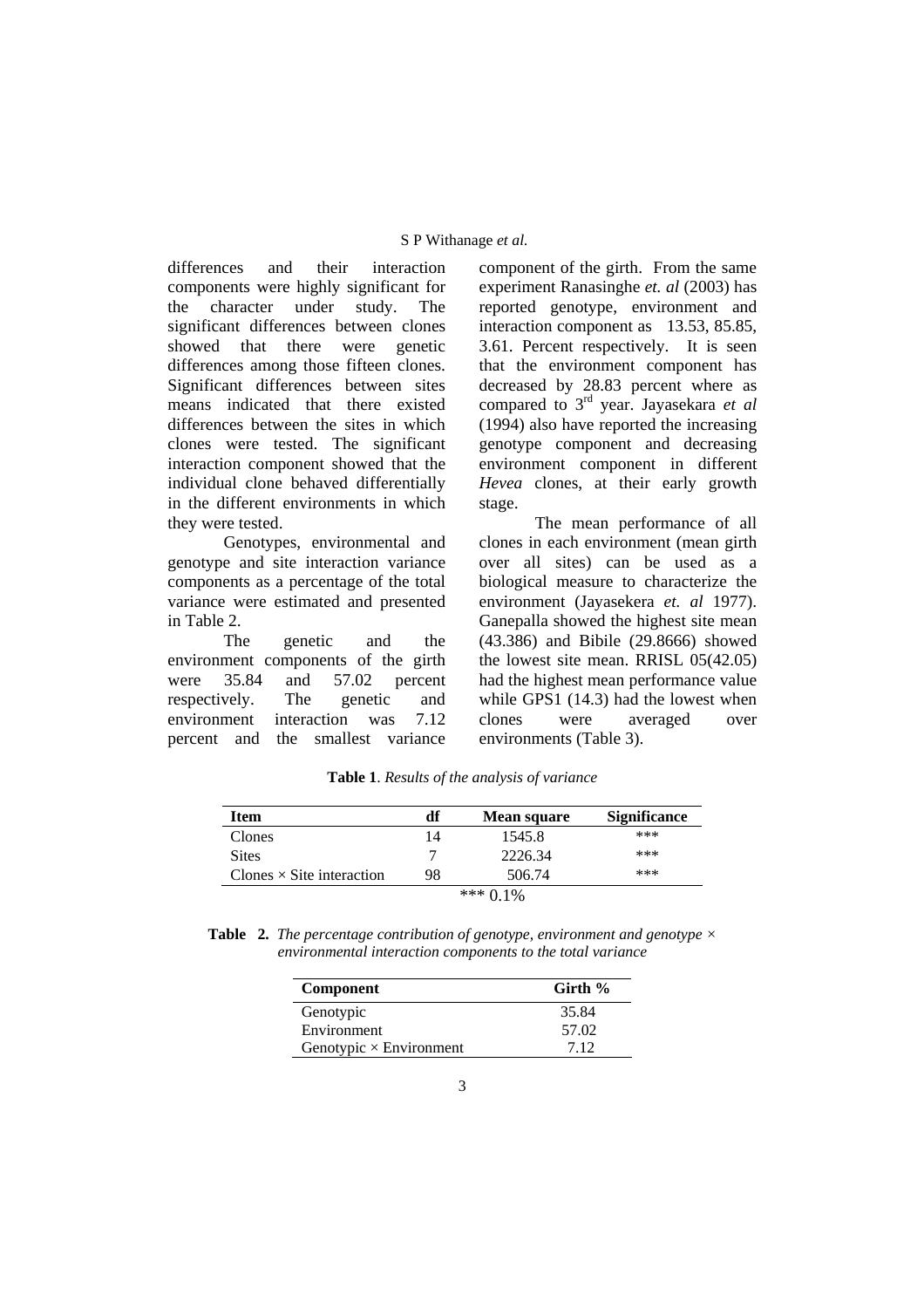| <b>Clone</b>  | <b>Atale</b> | <b>Baddegama</b> | Ganepalla | Palmadulla | Muwankanda | <b>Sorana</b> | Palmgarden | <b>Bibile</b> | <b>Clone</b> mean | <b>Variance</b> |
|---------------|--------------|------------------|-----------|------------|------------|---------------|------------|---------------|-------------------|-----------------|
| GPS 1         | 34.95        | 31.42            | 35.4      | 33.07      | 33.75      | 27.75         | 25.4       | 27.61         | 31.16             | 14.31           |
| HN2           | 38.42        | 36.88            | 36.25     | 33.5       | 38.92      | 34.5          | 29.16      | 29.14         | 34.59             | 14.54           |
| PB 260        | 42.31        | 39.96            | 42.69     | 38.63      | 38.46      | 39.29         | 35.92      | 27.91         | 38.14             | 21.80           |
| <b>RC</b> 130 | 38.15        | 38.3             | 41.53     | 39.76      | 36.17      | 41.7          | 35.91      | 29.65         | 37.64             | 15.11           |
| <b>RI</b> 105 | 43.18        | 42.36            | 43.23     | 41.46      | 38.62      | 37.94         | 32.07      | 27.78         | 38.33             | 32.04           |
| <b>RL 201</b> | 46.23        | 44.76            | 49.52     | 46.15      | 44.72      | 43.88         | 36.33      | 32.11         | 42.96             | 33.25           |
| <b>RL 205</b> | 47.55        | 45.0             | 55.11     | 46.88      | 46.94      | 42.15         | 38.42      | 33.61         | 44.45             | 42.11           |
| <b>RL 206</b> | 48.73        | 45.47            | 52.1      | 41.47      | 46.0       | 43.66         | 39.86      | 34.78         | 44.00             | 28.97           |
| <b>RL 210</b> | 42.84        | 39.02            | 41.43     | 41.5       | 36.11      | 36.8          | 33.38      | 27.6          | 37.33             | 25.63           |
| <b>RL 215</b> | 40.79        | 40.17            | 41.07     | 38.15      | 41.25      | 39.77         | 34.44      | 31.21         | 38.73             | 16.79           |
| <b>RL 217</b> | 41.86        | 40.03            | 46.66     | 38.67      | 38.33      | 40.92         | 33.6       | 31.6          | 38.95             | 22.29           |
| <b>RL 218</b> | 45.32        | 43.73            | 49.58     | 39.63      | 42.07      | 38.85         | 31.92      | 30.94         | 40.25             | 40.94           |
| <b>RL 219</b> | 43.87        | 41.6             | 47.05     | 40.46      | 38.52      | 39.04         | 34.92      | 30.32         | 39.47             | 26.83           |
| <b>RL</b> 220 | 38.75        | 41.08            | 35.26     | 38.35      | 40.31      | 37.12         | 27.15      | 26.19         | 35.52             | 33.14           |
| RM 712        | 37.5         | 37.69            | 30.91     | 36.33      | 36.55      | 37.07         | 26.47      | 27.55         | 33.75             | 22.08           |
| Mean          | 42.03        | 40.49            | 43.38     | 39.60      | 39.78      | 38.69         | 32.99      | 29.86         | 38.35             | 25.99           |

**Table 3**. *The mean performance and mean variance (girth in cm)*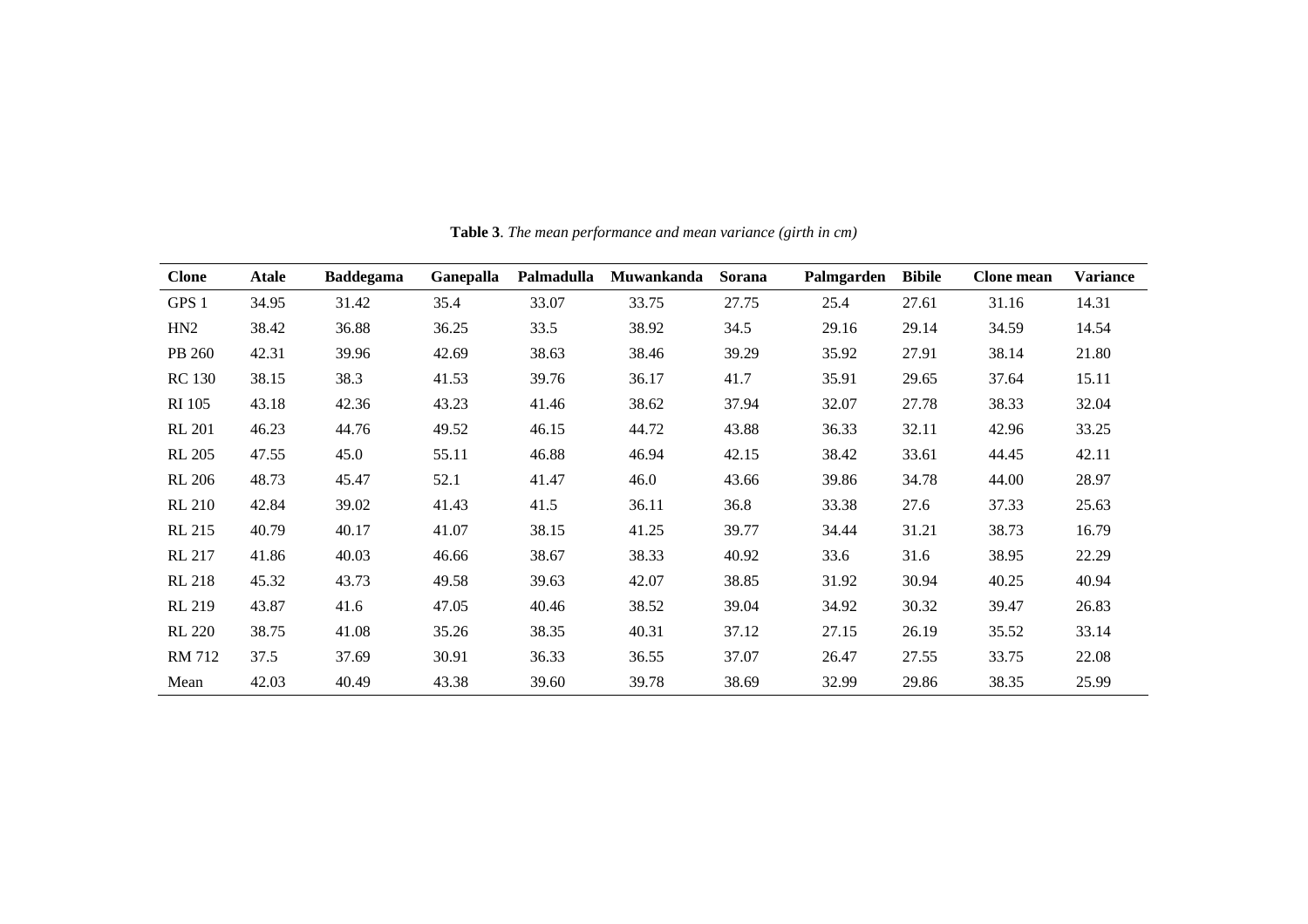# S P Withanage *et al.*

When selecting a clone, it is important to consider high mean performance as well as the stability. The variance of clone means over environments could be used as an index of stability of that clone. Clones with low variance are considered to be stable (Jayasekera *et al.,* 1977). The mean variance (25.9929) of the fifteen clones was used as the point of turncation in the selection of stability and the mean girth of all clones or grand mean (38.35) was used as the point of turncation in the selection of performance (Jayasekera 1982). With respect to performance high-performed clones should have higher mean than the grand mean which is considered as the mean performance of the clonal population. Thus there are four combinations of different levels of stabilities as described in Table 4.

Therefore the mean girth and the variances of fifteen clones in eight sites (Table 3) were grouped and given in Table 5.

|  |  |  | Table 4. Four group with different levels of mean performance and stability |  |
|--|--|--|-----------------------------------------------------------------------------|--|
|  |  |  |                                                                             |  |

| <b>Description</b>                        | Condition                                          |
|-------------------------------------------|----------------------------------------------------|
| High stability with high mean performance | Below average variance/above average clone<br>mean |
| High stability with low mean performance  | Below average variance/below average clone<br>mean |
| Low stability with High mean performance  | Above average variance/above average clone<br>mean |
| Low stability with low mean Performance   | Above average variance/below average clone<br>mean |

**Table 5**. *Selection of* Hevea *clones for stability and performance in growth under agroclimatic variability* 

| Level of growth performance and<br>stability | Clone                                                       |
|----------------------------------------------|-------------------------------------------------------------|
| High stability with high mean performance    | <b>RRISL 215, RRISL 217</b>                                 |
| Low stability with high mean performance     | RRISL 201, RRISL 205, RRISL 206,<br>RRISL218, RRISL219      |
| High stability with low mean performance     | GPS 1, HN 2, PB 260, RRIC 130, RRISL 210,<br><b>RRIM712</b> |
| Low stability with low mean performance      | <b>RRISL 220, RRII 105</b>                                  |